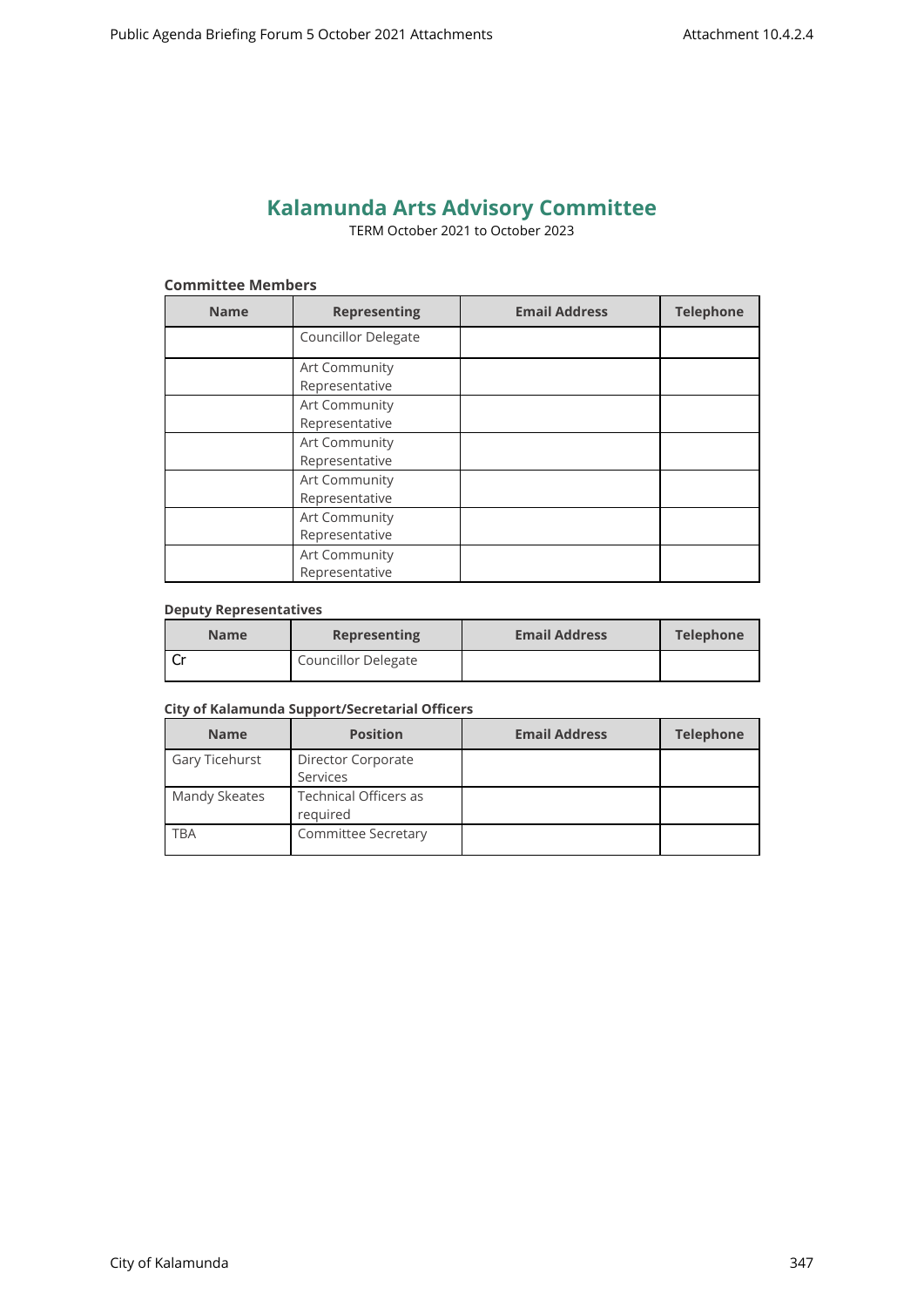# **KALAMUNDA ARTS ADVISORY COMMITTEE**

Terms of Reference October 2021

## **1. Name**

The name of the Committee shall be the *Kalamunda Arts Advisory Committee.*

## **2. Purpose**

The purpose of the KAAC is to provide Council with support as requested in the City's progress towards recognising Arts in contributing to well-being, liveability and the economy of our community. The Committee will provide advice to Council to incorporate arts into the planning and urban design initiatives within the City.

## **3. Objectives**

- a. Assist the City in its development of strategies, actions, and plans to contribute to well-being, liveability and economy of the community
- b. Provide the City with advice and feedback regarding community engagement activities undertaken by the City in this area.
- c. Upon request by the City, undertake specific investigations, reviews of items related to:
	- i. The Public Art Master Plan
	- ii. The Arts Strategy
- d. Identify Arts related collaborations and strategies to maximise participation by the community and opportunities to create and engage with diverse Arts activities.
- e. Act as Champions within the Community for City initiatives in the Arts area.

#### **4. Councils Strategic Alignment**

*Kalamunda Advancing Strategic Community Plan to 2031*  OBJECTIVE 1.3 - To support the active participation of local communities.

#### **5. Membership**

#### **a) Qualification to be a Member**

Members must have knowledge, interest or have worked in the arts industry.

#### **b) No. of Members**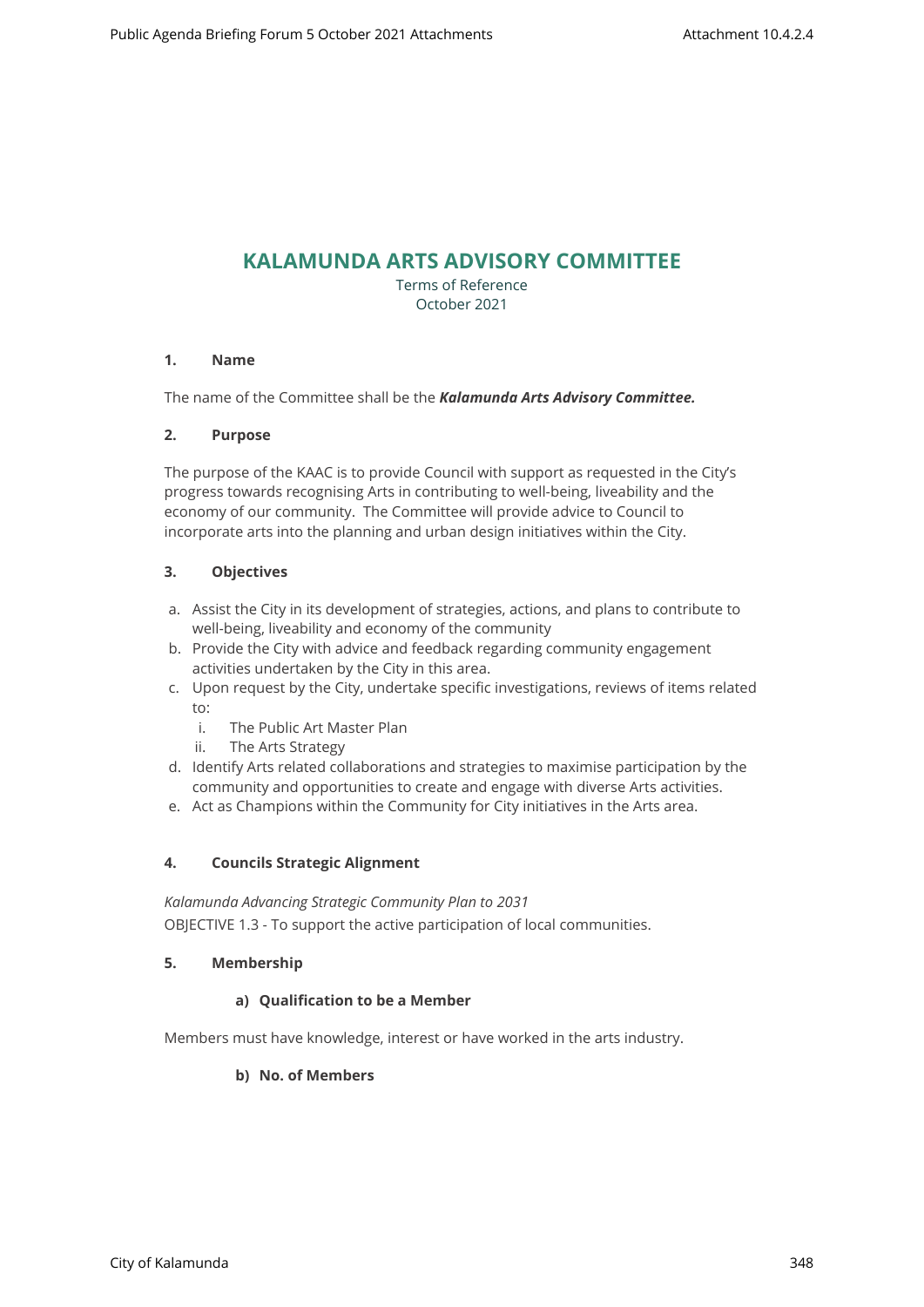A total membership of 5 – 7 members comprising: -

- i. One Elected Member.
- ii. A total of 4 -6 Community Representatives residing in the district.

#### **c) Deputy Members**

Each committee shall have an appointed Deputy Councillors who is to attend meetings in the absence of the appointed Councillor.

#### **d) Term of Appointment**

Appointment is for up to two years and members are eligible for re-appointment following the Council Ordinary Election.

#### **e) Observers**

A request to attend a meeting as an observer will be approved at the discretion of the Presiding Member and the CEO.

Requests to attend as an observer should be provided to the CEO no less than two full working days prior to the meeting.

Observers:

- i. will not participate in the business of the committee.
- ii. will not be present when items of confidentiality are presented or discussed by the committee.

#### **f) Resignation or Termination of Membership**

- i. Membership will be reviewed should a member miss three consecutive meetings without approved leave of absence and the Committee may choose to recommend to Council that the member is removed.
- ii. A committee member may resign from membership of the committee by giving the Chief Executive Officer or the committee's presiding member written notice of the resignation.

#### **6. Election of Presiding Member and Deputy Presiding Member**

The election of the Presiding Member and Deputy Presiding Member will be conducted in accordance with the provisions of the *Local Government Act 1995*.

#### **7. Meetings**

#### **a) Conduct of Meetings**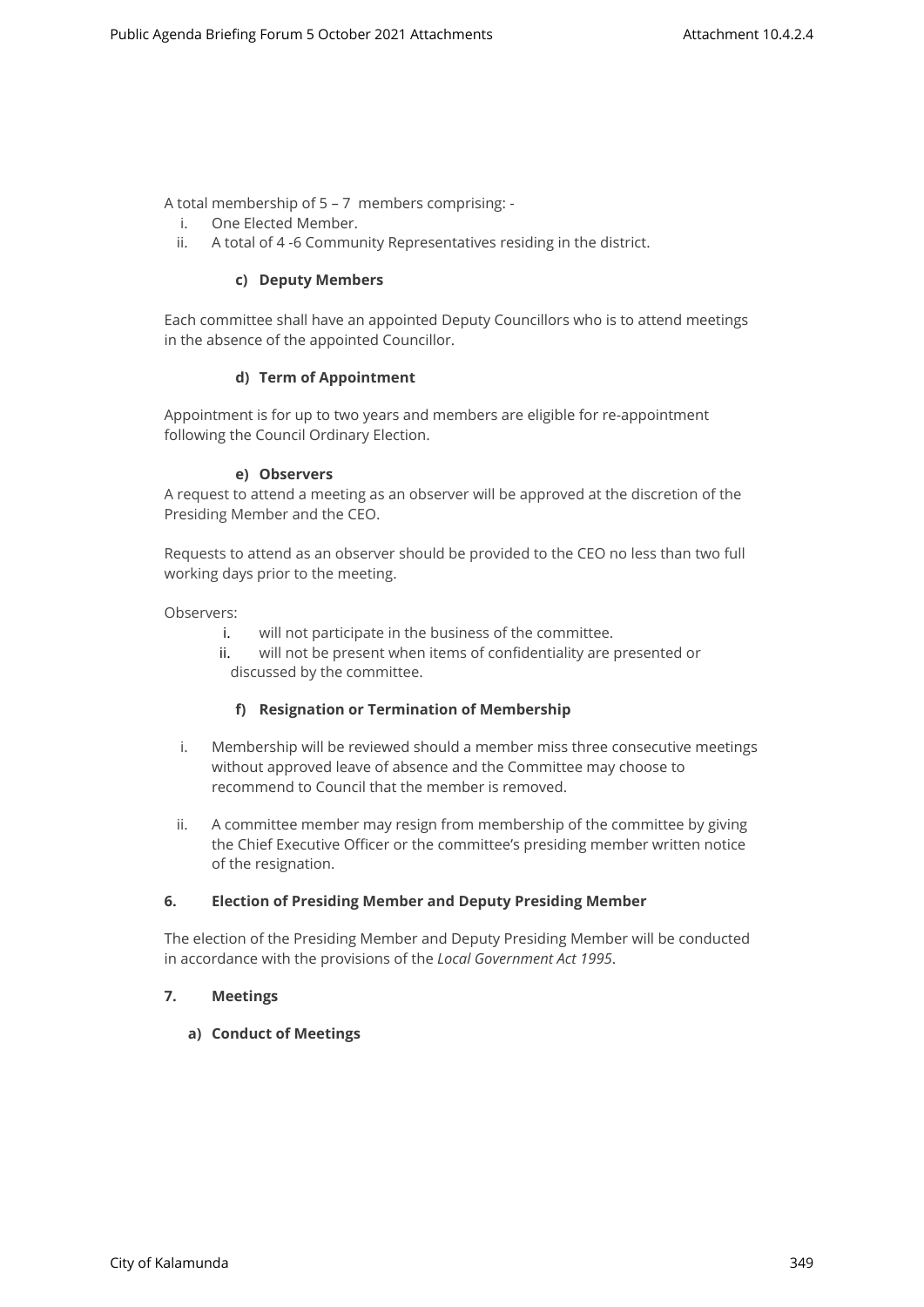All meetings will be conducted in accordance with the provisions of the *Local Government Act 1995* and the City's Standing Orders Local Law and the City of Kalamunda Code of Conduct.

## **b) Inductions**

All Members will be required to attend an induction which will be held prior to the first meeting of a committee following a Council election.

## **c) Scheduling of Ordinary Meetings**

The Committee shall meet at least quarterly. Meetings should be held on a regular date and time to be determined by the Committee

## **d) Special or Extra Meetings and Working Groups**

A Special or extra meeting can be proposed by: -

- i. A majority decision of the Committee
- ii. The presiding member of the Committee
- iii. By at least  $1/3^{rd}$  of the members of the Committee

A Committee may also choose to form working groups from its membership or to second others with specific skills for undertaking specific tasks required by the Committee in consultation with the City to ensure resources can be made available.

#### **e) Quorum**

A quorum shall consist of at least one half of the appointed members. If a quorum is not achieved the meeting can progress informally, with minutes prepared in accordance with established processes.

#### **f) Disclosure of Interests**

All Committee Members are required to disclose any financial, proximity or impartiality interests they may have in any matter to be discussed at the meeting.

## **g) Voting**

Each appointed member present shall have one (1) vote. In the event of a tied vote, the Presiding Member is to cast a second vote.

City of Kalamunda Officers supporting the Committee do not have voting rights.

The City may appoint additional officers to attend meetings to provide advice or subject matter expertise on topics to be discussed at any meeting. These officers do not have a voting right.